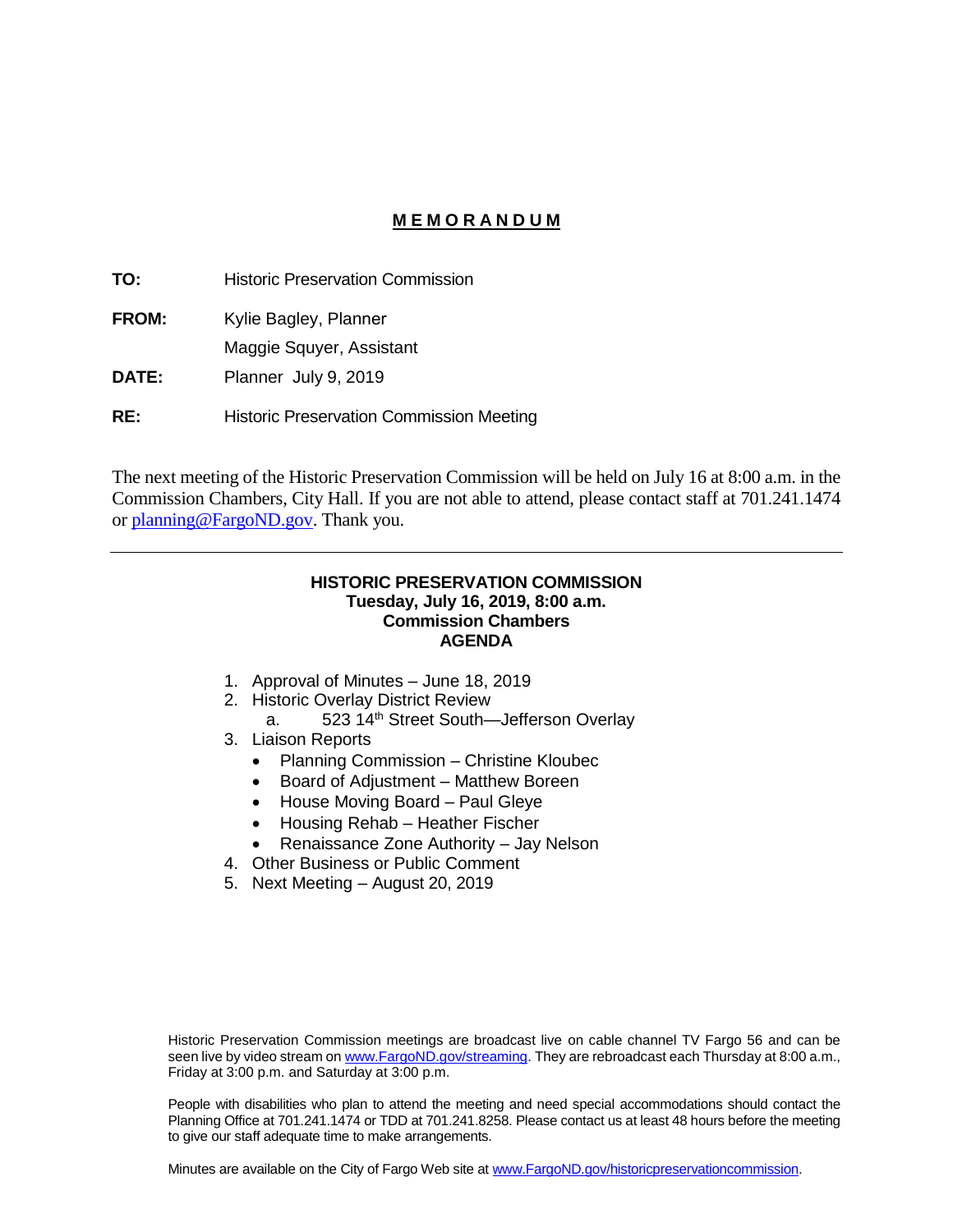## **BOARD OF HISTORIC PRESERVATION COMMISSIONERS MINUTES**

# **Regular Meeting: Tuesday, June 18, 2019**

The Regular Meeting of the Board of Historic Preservation Commissioners of the City of Fargo, North Dakota, was held in the Commission Chambers at City Hall at 8:00 a.m., Tuesday, June 18, 2019.

The Historic Preservation Commissioners present or absent were as follows:

Present: Christine Kloubec, Heather Fischer, Matthew Boreen, Paul Gleye, Nathan Larson, Jay Nelson

Absent: Mike Dawson

Chair Fischer called the meeting to order and welcomed Members to the meeting.

## **Item 1: Minutes: Regular Meeting of May 21, 2019**

Member Gleye moved the minutes of the May 21, 2019 Historic Preservation Commission meeting be approved. Second by Member Boreen. All Members present voted aye and the motion was declared carried.

## **Item 2: Historic Overlay District Review**

# **a. 609 9th Street South – Chas A. Roberts Historic Overlay: APPROVED**

Assistant Planner Maggie Squyer introduced the proposed project for a single story addition to the rear of the existing house.

Contractor Rick Halvorson spoke on behalf of the applicant, briefly reviewing the details of the proposed construction.

Member Kloubec moved to approve the project as presented. Second by Member Gleye. All Members present voted aye and the motion was declared carried.

# **a. 812 7th Street South – Chas A. Roberts Historic Overlay: APPROVED**

Ms. Squyer introduced the proposed project to rebuild a garage in the same location to replace the garage destroyed by a fire in 2018.

Applicant Matt Peterson spoke on behalf of the application.

Discussion was held regarding plans for rainwater collection, and clarification that the Inspections Department will review zoning restrictions regarding the height of the garage prior to permit approval.

Member Boreen moved to approve the project as presented. Second by Member Kloubec. All Members present voted aye and the motion was declared carried.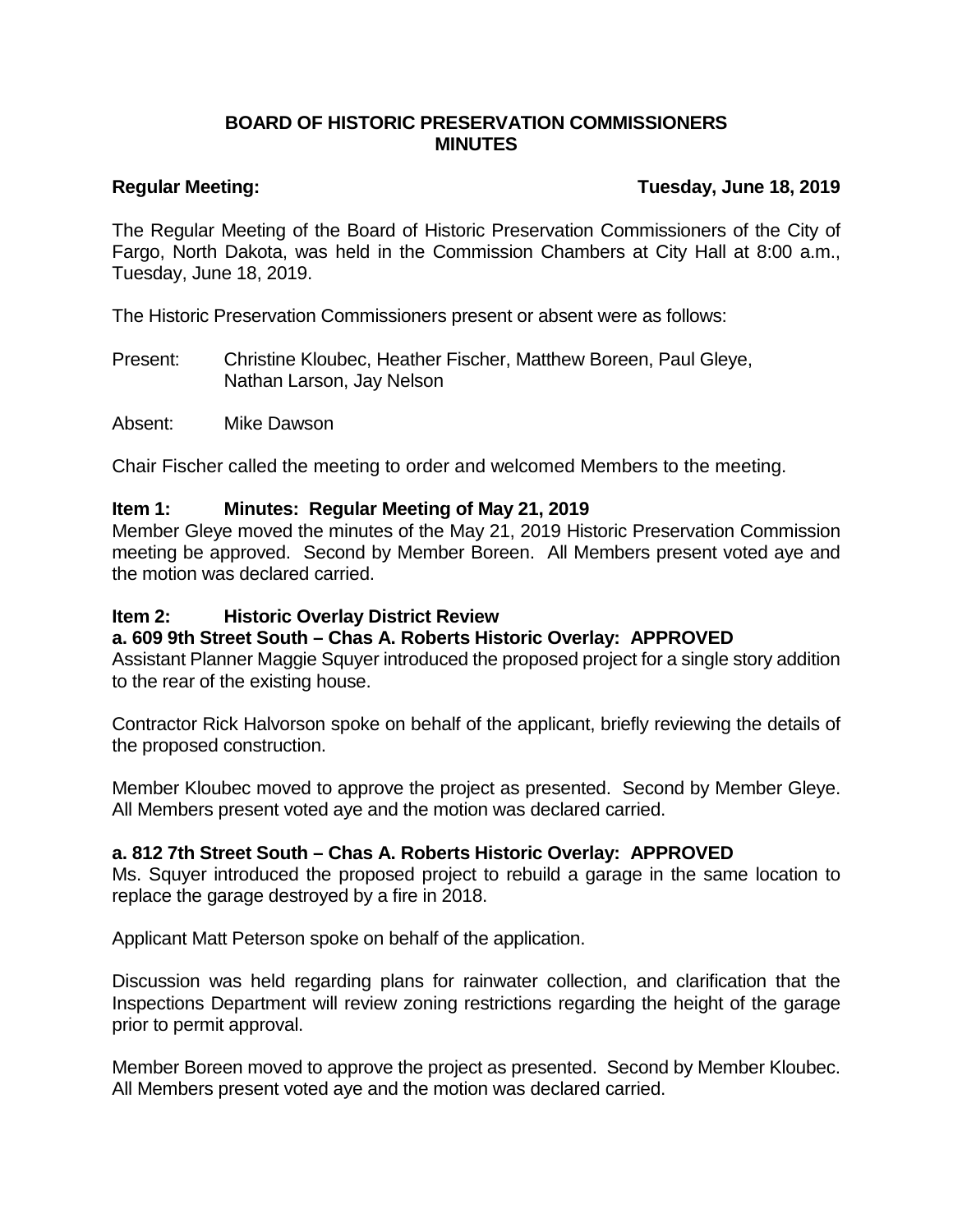# **Item 3: CLG Grant Approval**

# **a. 5 Year Work Plan**

Planner Kylie Bagley reported staff received confirmation from the State approving the requested Certified Local Government (CLG) Grant for the 5-Year Work Plan. She stated staff will be reviewing the plan and provide an update at the next meeting.

# **Item 4: Liaison Reports**

Member Boreen gave an update from the May 28, 2019 Board of Adjustment meeting.

Member Nelson volunteered to be the liaison for the Renaissance Zone Authority meetings.

# **Item 5: Other Business or Public Comment**

No other business or public comments were discussed.

# **Item 6: Next Meeting – July 16, 2019**

The time at adjournment was 8:14 a.m.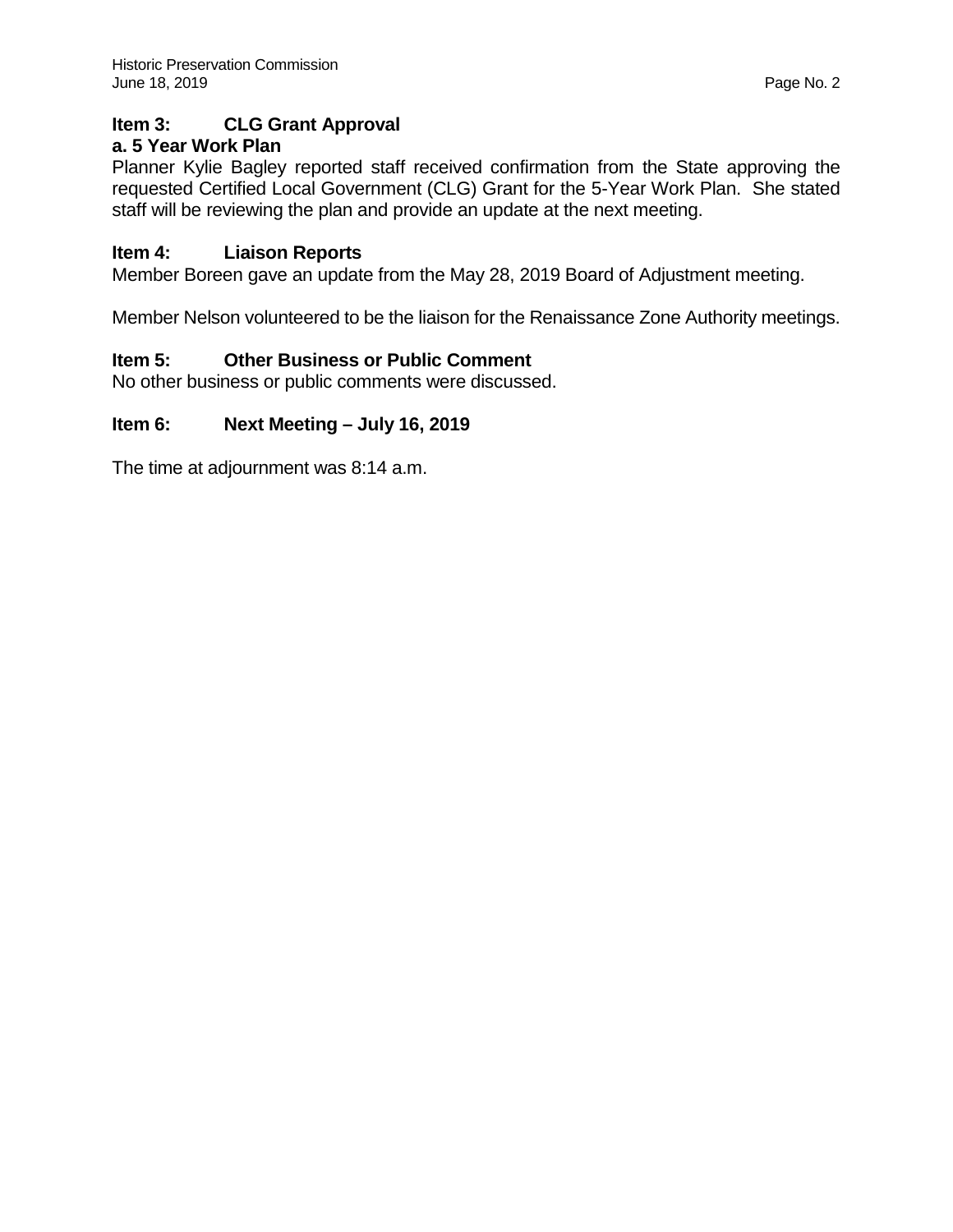

PLANNING AND DEVELOPMENT 225 4th Street North Fargo, North Dakota 58102 Phone: (701) 241-1474 Fax: (701) 241-1526 **E-Mail: Planning@FargoND.gov** www.FargoND.gov

## **APPLICATION FOR CERTIFICATE OF APPROPRIATENESS WITHIN A HISTORIC DISTRICT**

No building permits for new construction or for alterations to the exterior of existing structures shall be issued for property within a Historic Overlay district until a Certificate of Appropriateness has been reviewed and approved in accordance with the procedures with Section 20-0912. A Certificate of Appropriateness may be reviewed and issued by The Historic Preservation Commission and or City Staff, depending on the type of project and the Historic Overlay district. The Historic Preservation Commission meets monthly at 8:00 am on the third Tuesday of the month, in the City Commission Room, City Hall, 200 3<sup>rd</sup> Street N. Applicants must be present at the meeting. More information on design standards is available at: www.FargoND.gov/historicpreservation.

The following must accompany this application:

- a. Photos of the existing site
- b. Plans of the proposed project
- c. Building materials

 $\Box$  Other:

d. Site plan if applicable

| <b>Property Owner Information</b>                                                                                                                                                                                                                                                      | <b>Representation Information (primary contact)</b>                                                                                                                                                                           |  |  |
|----------------------------------------------------------------------------------------------------------------------------------------------------------------------------------------------------------------------------------------------------------------------------------------|-------------------------------------------------------------------------------------------------------------------------------------------------------------------------------------------------------------------------------|--|--|
| Name(printed): $R_{\odot}$ bert Henderson                                                                                                                                                                                                                                              | Name (printed): example and a series of the series of the series of the series of the series of the series of the series of the series of the series of the series of the series of the series of the series of the series of |  |  |
|                                                                                                                                                                                                                                                                                        | Company<br><u> 1980 - Jan Bernard Bernard, mars and de la propinsion de la propinsion de la propinsion de la propinsion de la</u>                                                                                             |  |  |
| Address: $\int 23  4/h$ st S                                                                                                                                                                                                                                                           | Address:<br><u> De Carlos de la Carlos de Carlos de la Carlos de la Carlos de la Carlos de la Carlos de la Carlos de la Carlo</u>                                                                                             |  |  |
| Primary Phone: $\frac{701}{101}$ 318 6994                                                                                                                                                                                                                                              | Primary Phone: <b>Contract Primary Phone:</b>                                                                                                                                                                                 |  |  |
| Alternative Phone:                                                                                                                                                                                                                                                                     |                                                                                                                                                                                                                               |  |  |
| Email: phendersund fargond.ga                                                                                                                                                                                                                                                          |                                                                                                                                                                                                                               |  |  |
|                                                                                                                                                                                                                                                                                        | Same as property owner                                                                                                                                                                                                        |  |  |
| Location of property involved in the application decision<br>Historic overlay district of subject property: $5effens$ Outrlay<br>Address: 573 14h st S Fugs Nb 50103<br>Legal Description (attach separate sheet if more space is needed): Single family home<br>of still construction |                                                                                                                                                                                                                               |  |  |
| Check each of the following which applies to your project                                                                                                                                                                                                                              |                                                                                                                                                                                                                               |  |  |
| <b>Exterior remodel</b><br>Window replacement<br>New dormer<br>New/replacement chimney<br>Skylight<br>Overhead garage door replacement                                                                                                                                                 | ⊠ New garage<br>New accessory structure (not garage)<br>New porch<br>Front yard paving<br><b>X</b> Demolition<br>New addition                                                                                                 |  |  |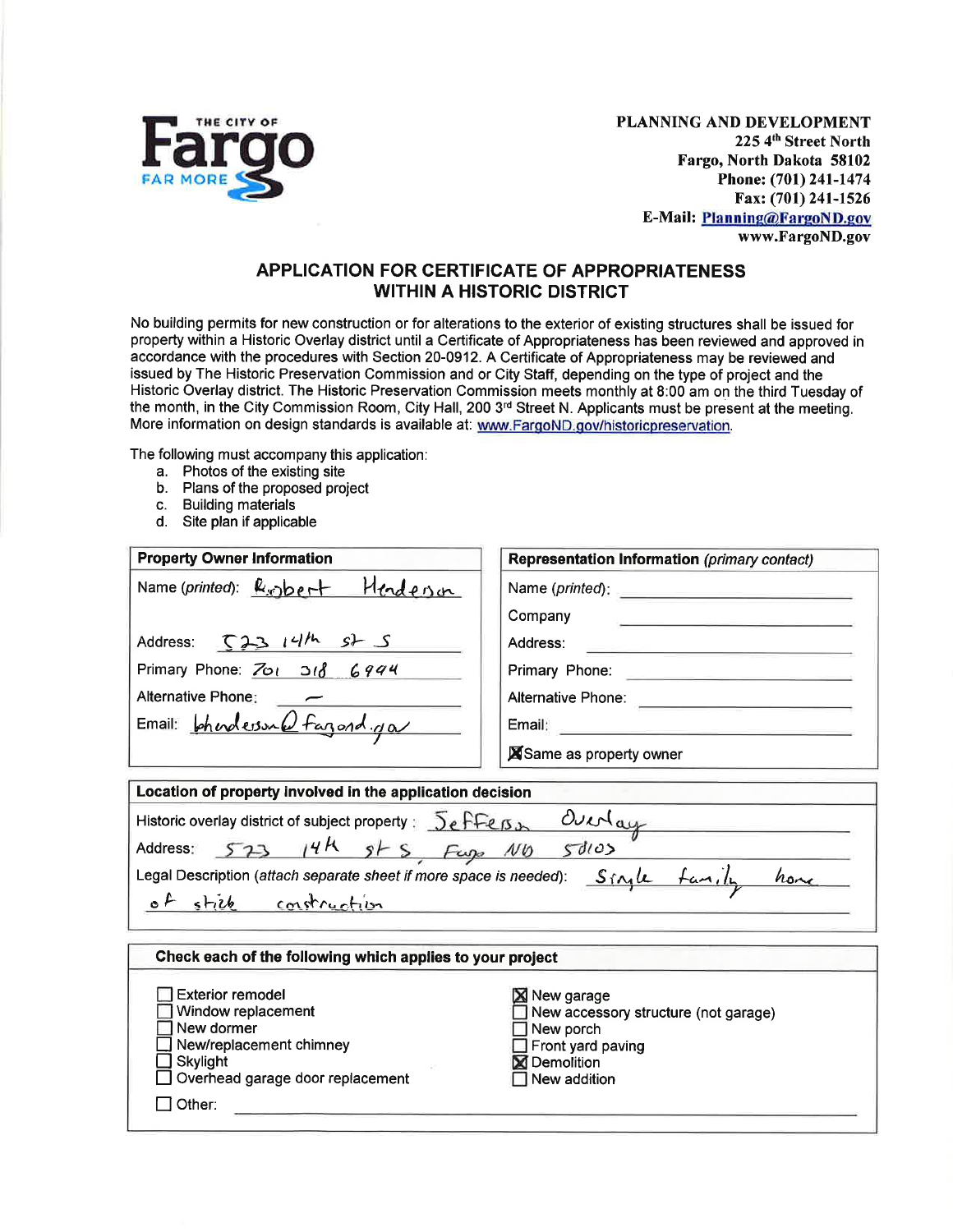Briefly describe the proposed work  $\rho_{emo}$ car partly garage, which had been concreexisting Holdition  $\circ f$  $24x24x8$  $+o$  $\rho r \sim$ Detached Non gary in addition  $L_{v+}$  $5, 20$ demod of exterior Stairway  $5241$  $C = C$ existic  $400055$ door  $H_i$ 七  $\iota$ Host to greend  $1 + 1$ interior  $40$  and  $\mu$  $s_{\tau}$  $m\rho\nu_{\mu}$  $Q/|a|$ items  $d_{\bm{b}+\bm{b}}$  $e_{412}$  $a$ ce  $h_{4,3}$ L

Acknowledgement - We hereby acknowledge that we have familiarized ourselves with the rules and regulations to the preparation of this submittal and that the forgoing information is true and complete to the best of our knowledge.

Owner (Signature): Date:  $6 - 27 - 18$ rey Representative (Signature): Date:  $6 - 27 - 19$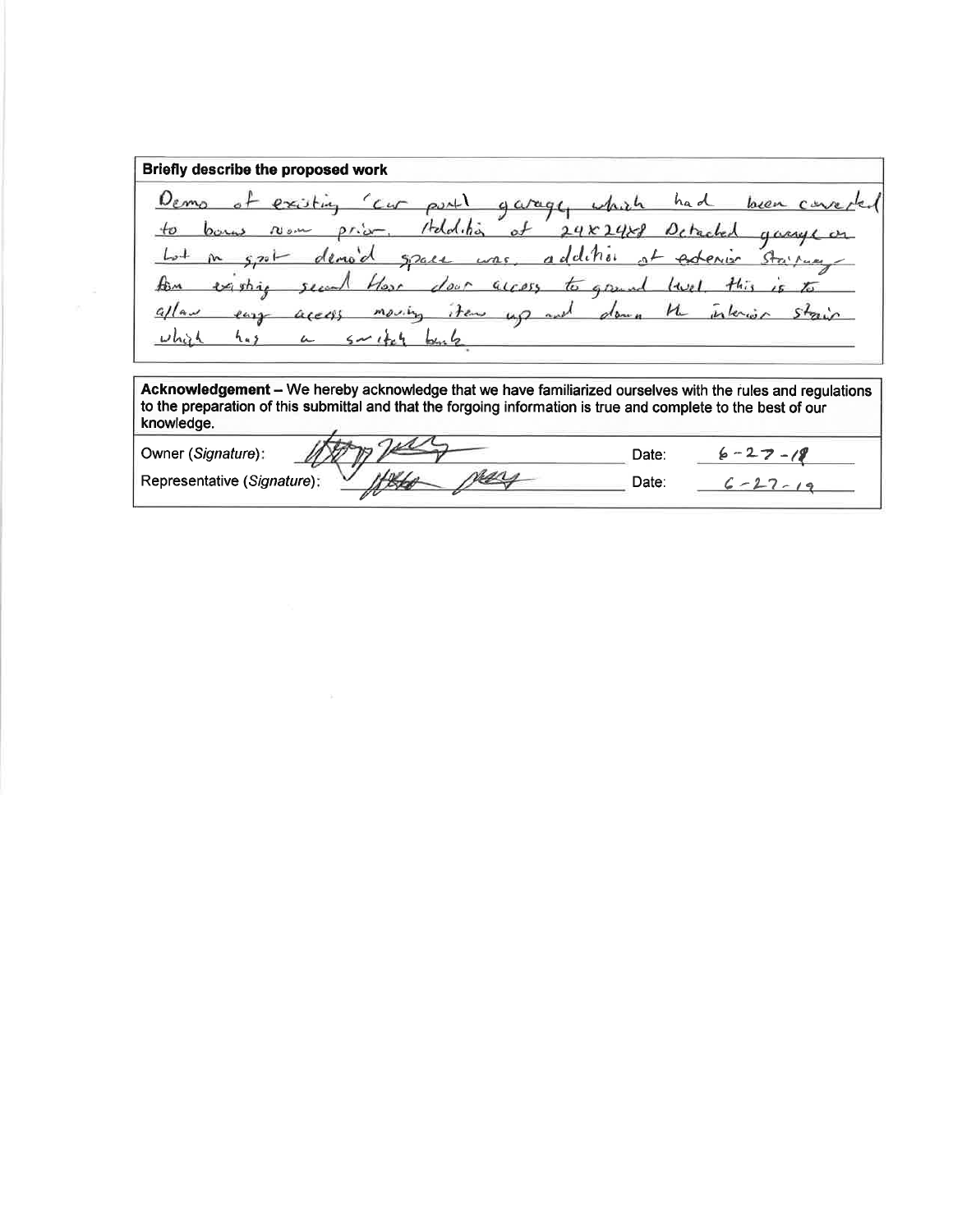

North side of house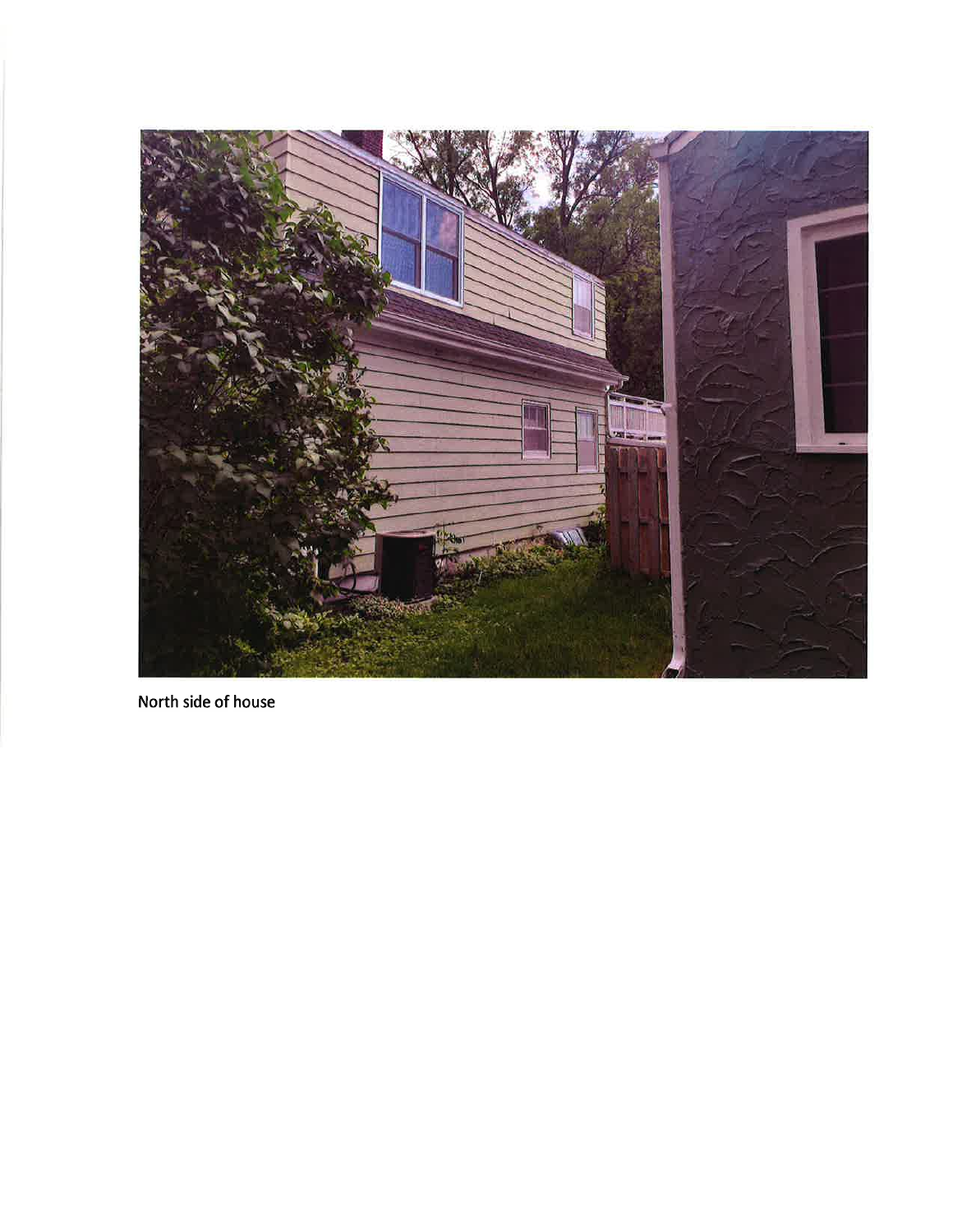

West side of house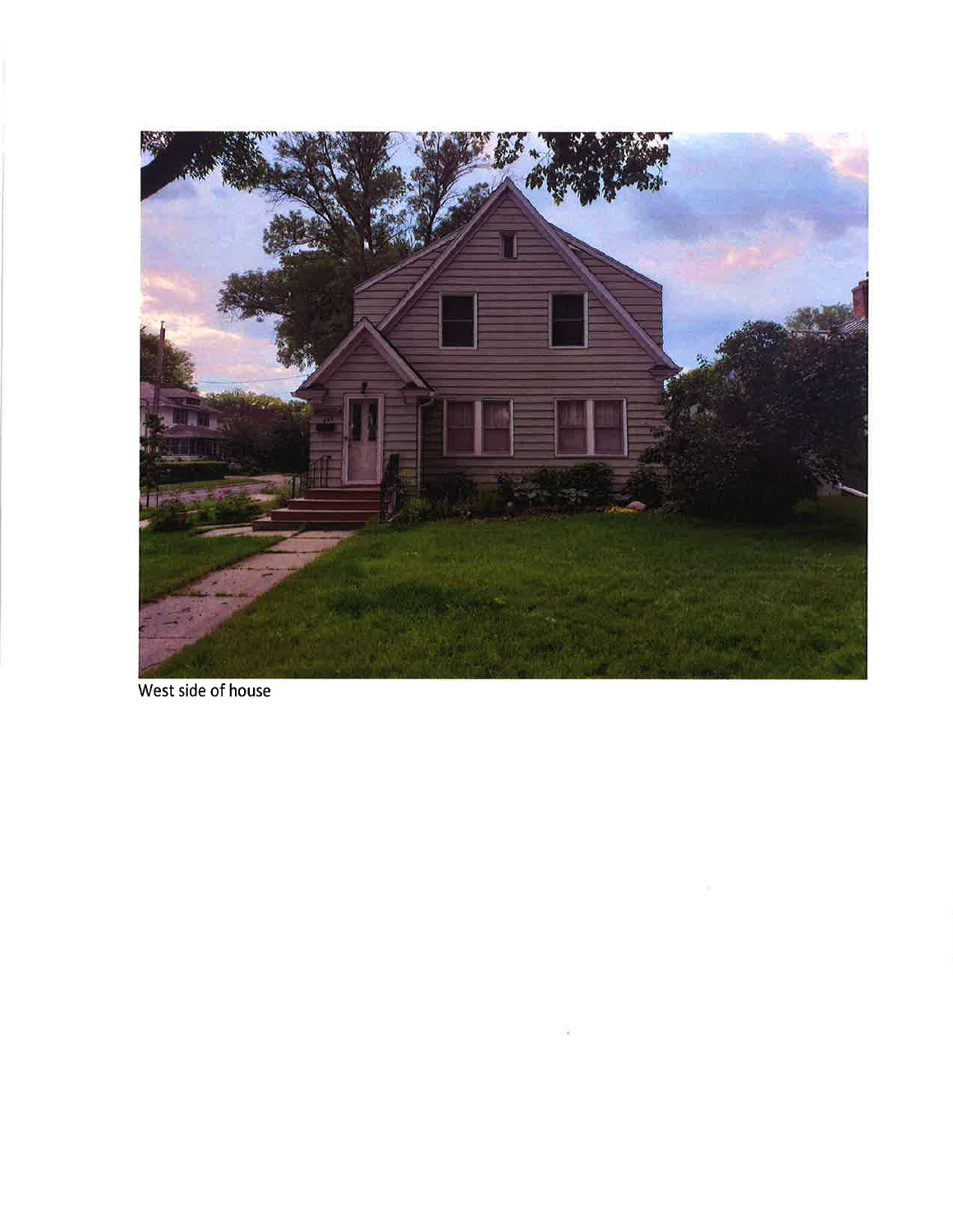

West side of House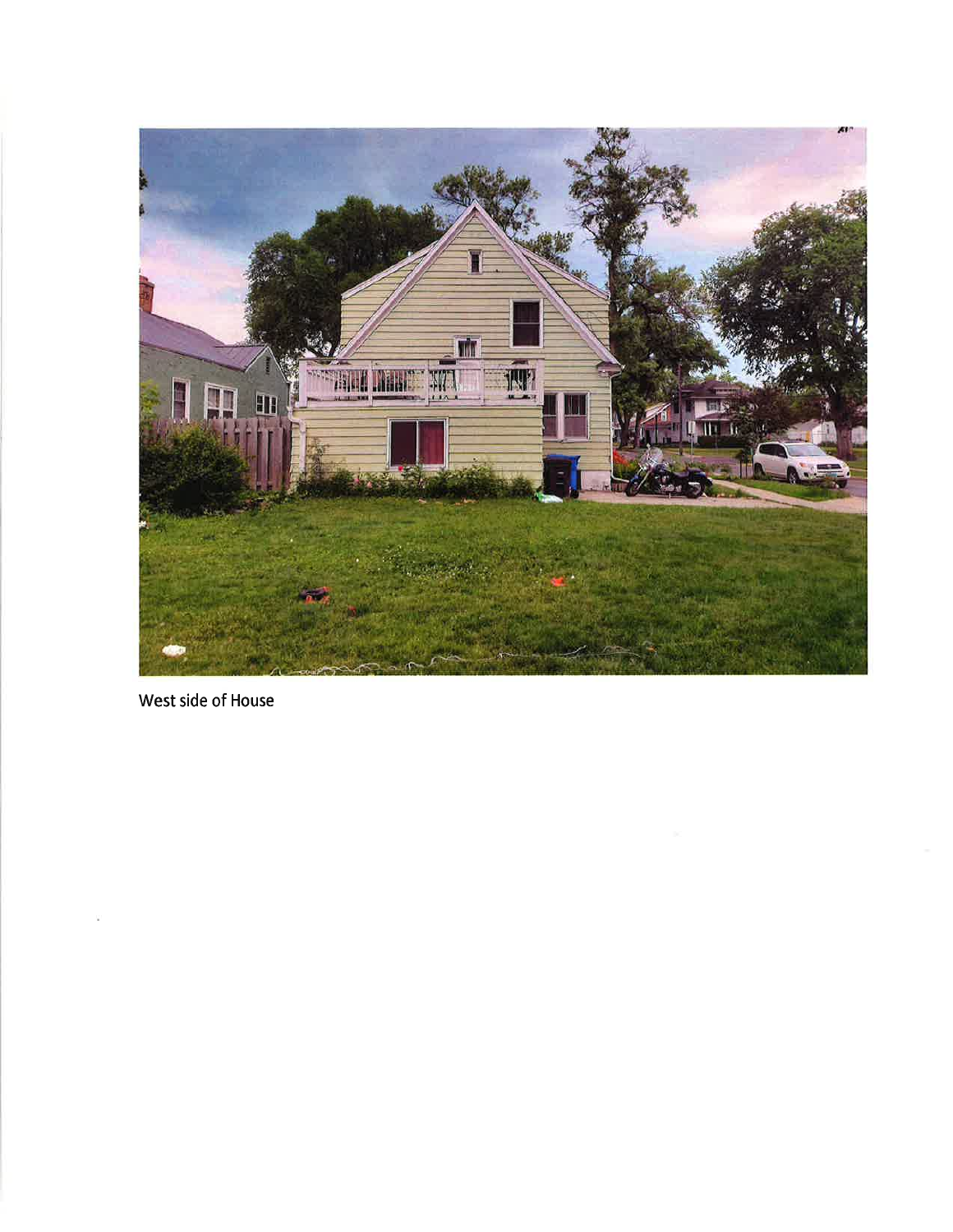

South side of house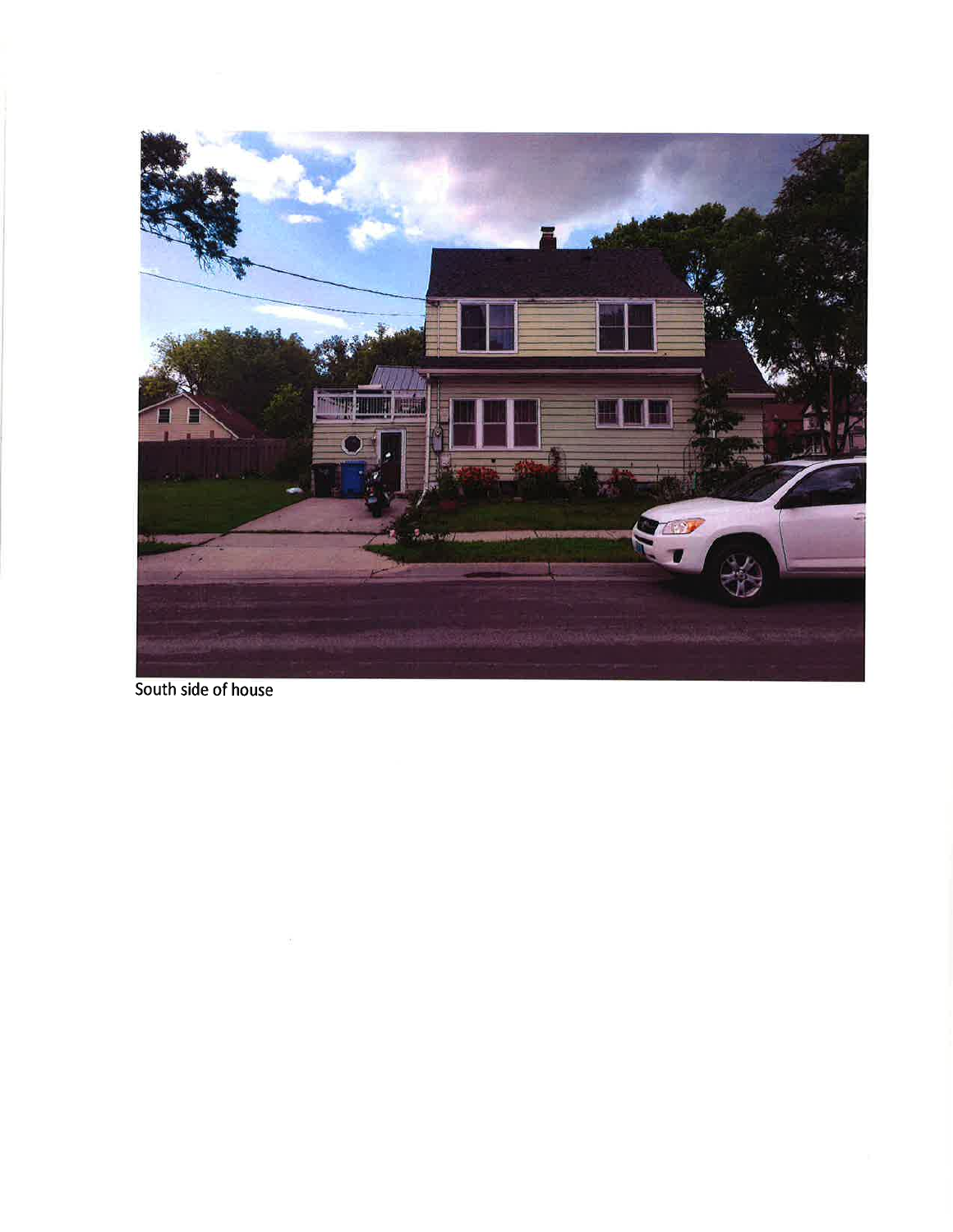24'X24'X8' garage. Exterior to match closely with house with 8" steel siding; Architectural shingles; 6/12 roof pitch; 1' overhangs

**ISO** 



Front

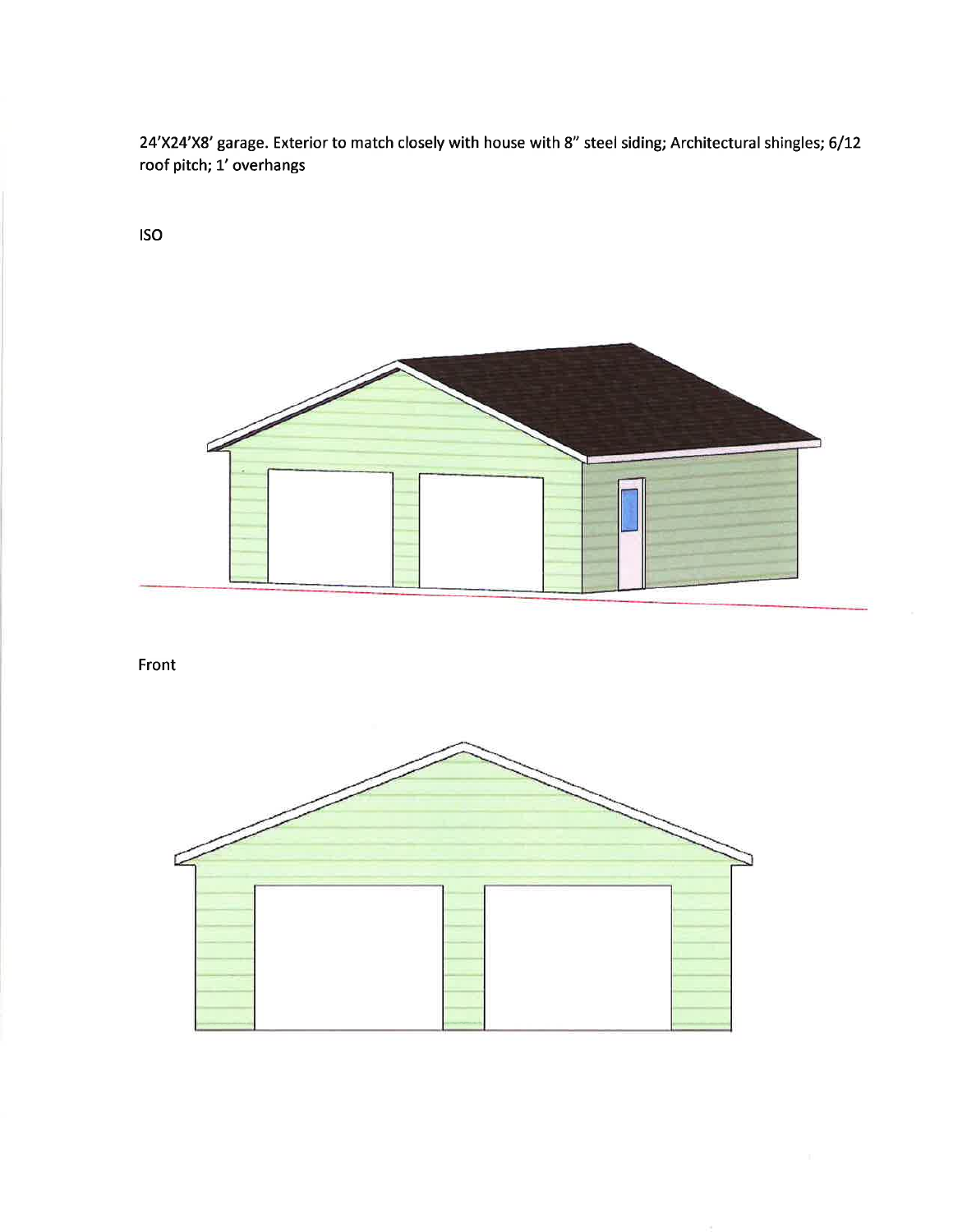

Left



Right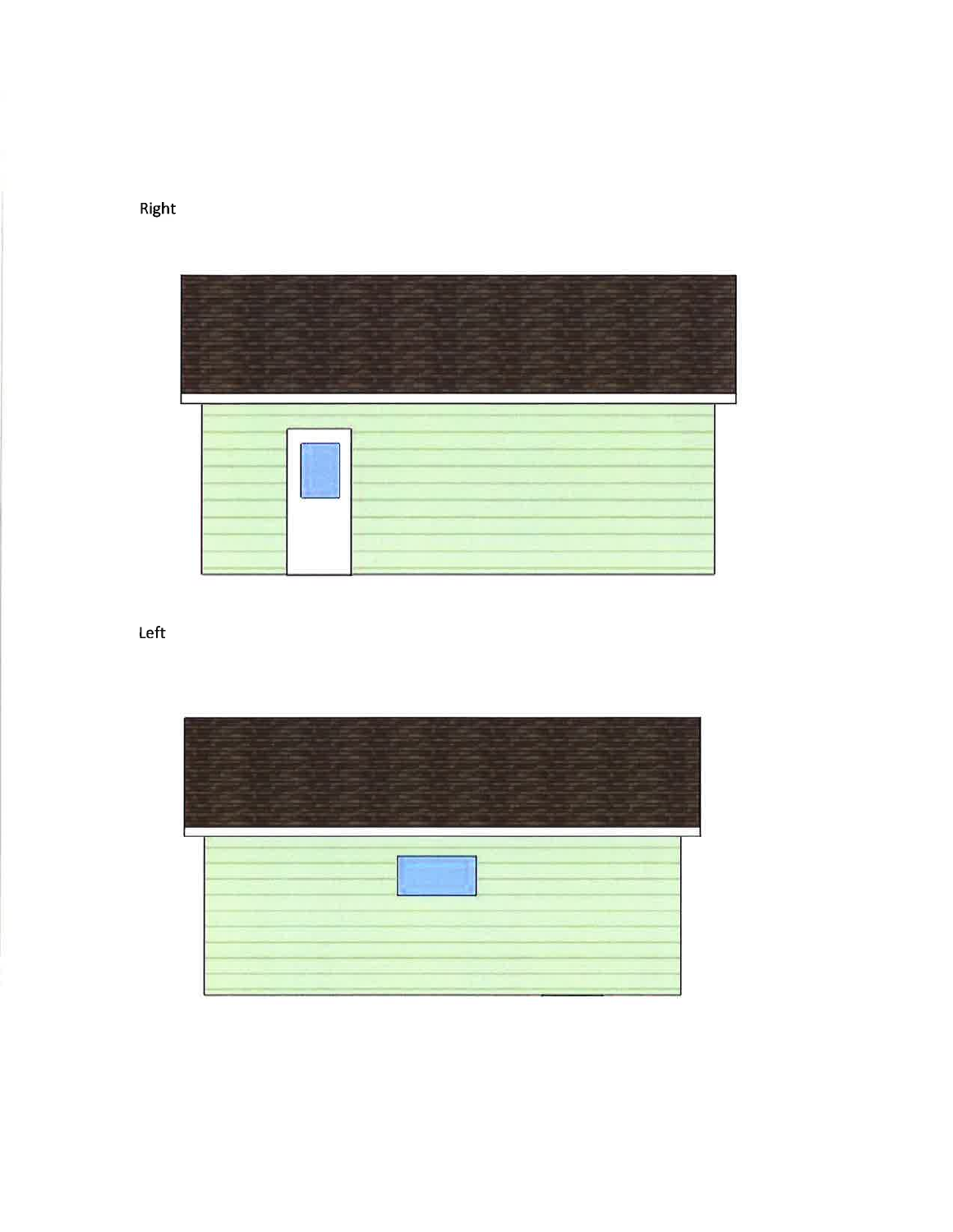

Backi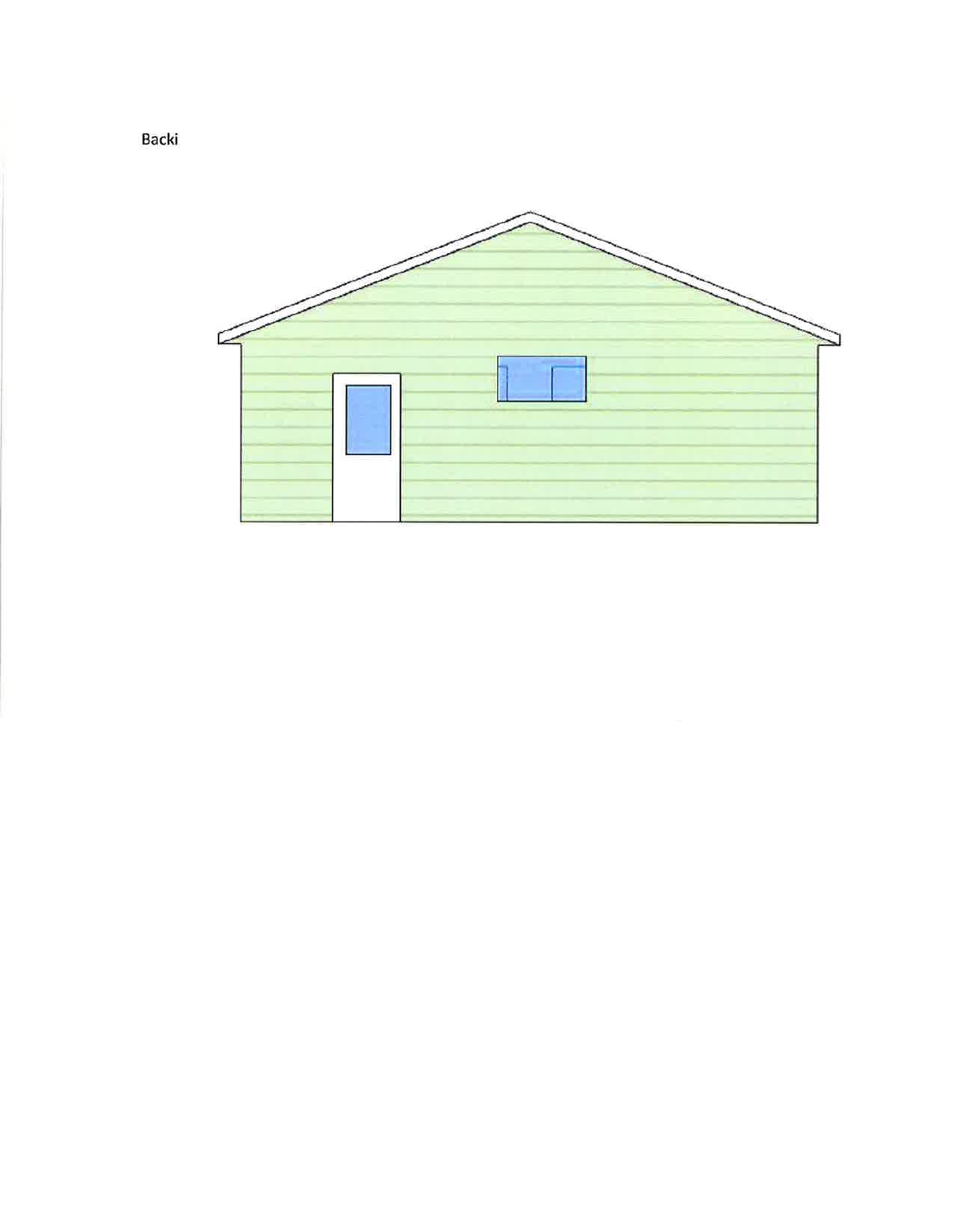# **Work Proposal**



ND License number: 56365 MN License number: BC722222

## **Ryezon Construction**

7219 16th St. S. Fargo ND 58104 **Estimate Completed By:** Joel Shipley 701-527-4269 goryezon@qmail.com

**Customer: Bob Henderson** 701-318-6994 bob@onenerdyguy.com 523 14th St. S. Fargo

# **Entryway Project:**

- Demo 12'X19' entry. Save steel siding to be reused. Demo entry slab.
- Remove lower and upper level house entry doors and Install new white painted doors with maintenance free frames.
- Fill in demoed wall section with removed steel siding.
- Add sidewalk from house to garage entry.
- Add 3' wide exterior stairway with 5'X5' landing to access 2<sup>nd</sup> floor entry way. Constructed of treated wood material.

## Garage Project: 24X24X8

#### **Frame Details:**

| .               |                             |                         |                      |
|-----------------|-----------------------------|-------------------------|----------------------|
| Wall Framing:   | 2X4 @16"OC                  | <b>Truss Anchors</b>    | 48" OC               |
| Roof Framing:   | Engineered Trusses @ 24" OC | Wall Sheathing:         | $7/16''$ OSB         |
| Roof Pitch:     | 6/12                        | Roof Sheathing:         | 7/16" OSB            |
| Eave Overhang:  | 12''                        | Double Jack Studs:      | 60" or greater       |
| Gable Overhang: | ስ"                          | Required Portal Wall    | No                   |
| Plate Anchors   | 72" OC minimum              | Permanent Truss Bracing | Lateral and Diagonal |

#### **Exterior Finishing, Windows, and Doors (quantity):**

- Flash openings
- Architectural Shingles to match the house. Min 130mph warranty. Color: Chateau Green
- 8" Steel Lap Siding, Color: Quiet Willow Plygem.
- No gutters
- Vented soffit
- White color trim and door color
- (2) 9'X7' OH Door R6.5 insulated. With 1/2 hp door openers and remotes.
- (2) Composite Framed 36"X80" walk door w/ window
- (2) 4'X2' Jeld-Win Better series vinyl slider windows with Low-E glass.

#### **Electric**

- (4) Porcelain keyless lamp holders, boxes, wire, LED bulbs, and labor to wire.  $\bullet$
- (3) Outside light wiring, boxes and labor. Exterior light fixtures provided by owner.
- (7) Receptacles, boxes, wire, and labor to install, includes door opener receptacle and (1) outside receptacle
- (1) Low voltage wiring for door opener button and eyes.
- $(1)$  100A panel
- (30ft) 100A underground wire and trenching
- (2) Switches, boxes, wire, and labor to install. Inside and outside lights.

#### **Concrete**

- 4" concrete slab w/ 12" thickened edge w/ rebar reinforcement. Smooth Power-Trowel Finish.
- 4" concrete driveway slab w/ rebar reinforcement. Add additional street approach. Broom Finish. 450 sqft
- Backfill around slab to rough grade. Landscaping done by others.

 $ID: #391$ Date: 6/22/2019